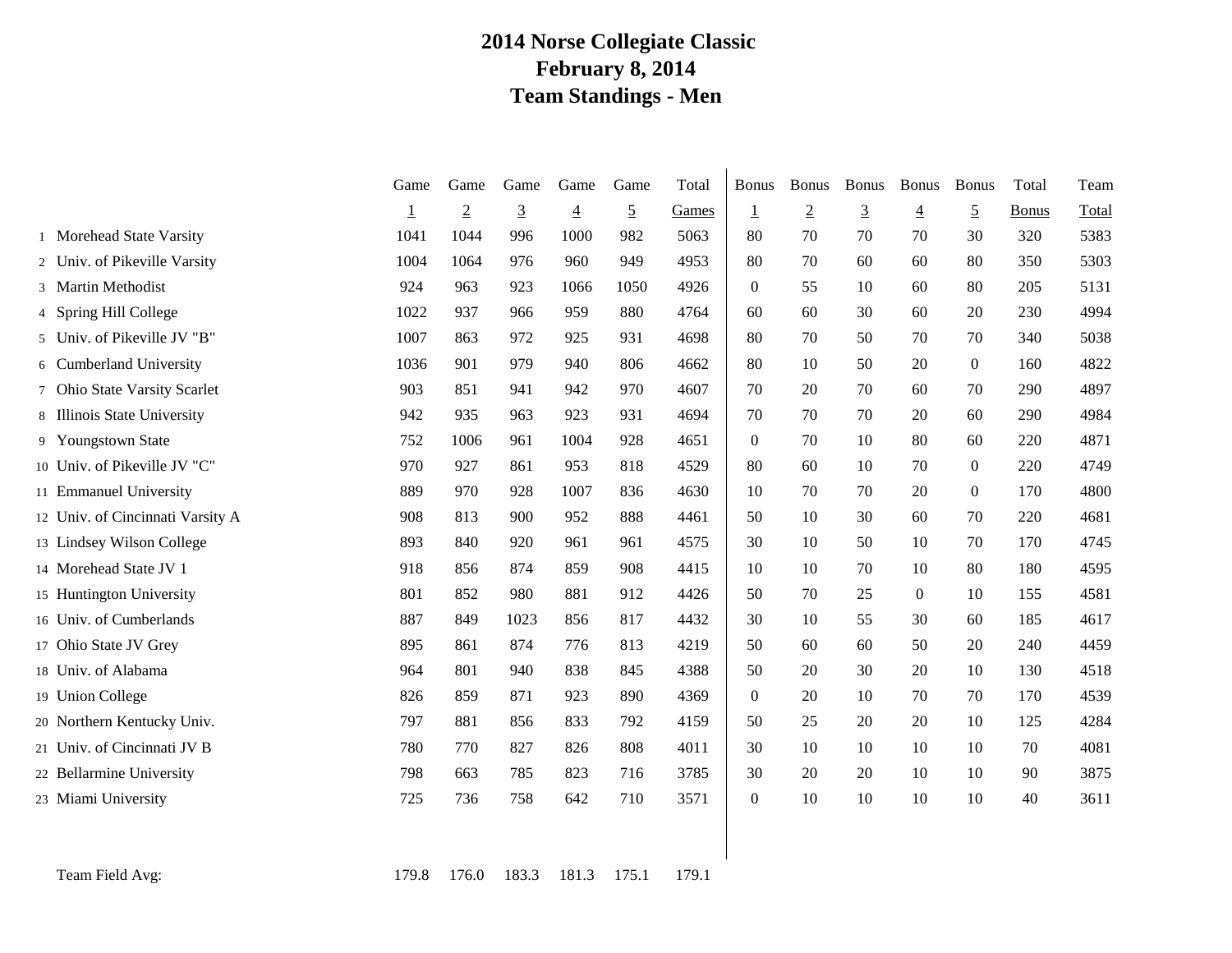## **2014 Norse Collegiate Classic February 8, 2014 Team Standings - Men**

|                                  | Baker    | Baker          | Baker          | Baker          | Baker          | Baker    | Baker          | Baker | Baker          | Baker | Baker | Baker | Baker |              |
|----------------------------------|----------|----------------|----------------|----------------|----------------|----------|----------------|-------|----------------|-------|-------|-------|-------|--------------|
|                                  | <u>1</u> | $\overline{2}$ | $\overline{3}$ | $\overline{4}$ | $\overline{5}$ | <u>6</u> | $\overline{7}$ | 8     | $\overline{9}$ | 10    | 11    | 12    | Total | <b>TOTAL</b> |
| 1 Morehead State Varsity         | 188      | 204            | 212            | 183            | 189            | 210      | 195            | 204   | 165            | 222   | 192   | 212   | 2376  | 7759         |
| 2 Univ. of Pikeville Varsity     | 204      | 246            | 212            | 195            | 234            | 160      | 204            | 194   | 192            | 175   | 171   | 206   | 2393  | 7696         |
| 3 Martin Methodist               | 163      | 211            | 215            | 191            | 189            | 211      | 164            | 184   | 203            | 190   | 256   | 220   | 2397  | 7528         |
| 4 Spring Hill College            | 150      | 178            | 202            | 210            | 146            | 207      | 162            | 199   | 188            | 160   | 238   | 166   | 2206  | 7200         |
| 5 Univ. of Pikeville JV "B"      | 168      | 168            | 181            | 171            | 223            | 172      | 135            | 172   | 176            | 182   | 200   | 181   | 2129  | 7167         |
| 6 Cumberland University          | 230      | 217            | 214            | 207            | 203            | 181      | 145            | 191   | 143            | 182   | 209   | 158   | 2280  | 7102         |
| 7 Ohio State Varsity Scarlet     | 207      | 209            | 169            | 158            | 160            | 213      | 173            | 178   | 157            | 176   | 200   | 152   | 2152  | 7049         |
| 8 Illinois State University      | 155      | 139            | 204            | 159            | 200            | 167      | 154            | 182   | 132            | 164   | 173   | 196   | 2025  | 7009         |
| 9 Youngstown State               | 180      | 235            | 148            | 216            | 166            | 188      | 158            | 149   | 155            | 158   | 170   | 179   | 2102  | 6973         |
| 10 Univ. of Pikeville JV "C"     | 189      | 202            | 124            | 224            | 175            | 171      | 117            | 199   | 168            | 191   | 155   | 170   | 2085  | 6834         |
| 11 Emmanuel University           | 143      | 181            | 159            | 178            | 139            | 189      | 150            | 213   | 183            | 157   | 162   | 179   | 2033  | 6833         |
| 12 Univ. of Cincinnati Varsity A | 208      | 181            | 207            | 172            | 171            | 153      | 161            | 134   | 180            | 213   | 213   | 146   | 2139  | 6820         |
| 13 Lindsey Wilson College        | 179      | 215            | 169            | 190            | 167            | 200      | 173            | 141   | 189            | 144   | 164   | 125   | 2056  | 6801         |
| 14 Morehead State JV 1           | 167      | 152            | 230            | 136            | 198            | 157      | 166            | 178   | 170            | 162   | 161   | 197   | 2074  | 6669         |
| 15 Huntington University         | 165      | 156            | 210            | 172            | 181            | 166      | 167            | 136   | 170            | 163   | 189   | 143   | 2018  | 6599         |
| 16 Univ. of Cumberlands          | 157      | 179            | 145            | 222            | 154            | 159      | 179            | 137   | 168            | 130   | 157   | 137   | 1924  | 6541         |
| 17 Ohio State JV Grey            | 153      | 205            | 192            | 159            | 156            | 157      | 190            | 148   | 192            | 168   | 138   | 200   | 2058  | 6517         |
| 18 Univ. of Alabama              | 160      | 159            | 194            | 214            | 139            | 158      | 180            | 136   | 139            | 159   | 176   | 161   | 1975  | 6493         |
| 19 Union College                 | 141      | 123            | 150            | 138            | 146            | 112      | 174            | 127   | 136            | 206   | 180   | 179   | 1812  | 6351         |
| 20 Northern Kentucky Univ.       | 181      | 139            | 192            | 118            | 137            | 214      | 158            | 210   | 119            | 152   | 141   | 142   | 1903  | 6187         |
| 21 Univ. of Cincinnati JV B      | 151      | 175            | 135            | 144            | 147            | 120      | 145            | 180   | 161            | 131   | 122   | 94    | 1705  | 5786         |
| 22 Bellarmine University         | 163      | 141            | 158            | 158            | 141            | 182      | 113            | 147   | 167            | 147   | 146   | 137   | 1800  | 5675         |
| 23 Miami University              | 146      | 124            | 140            | 87             | 104            | 147      | 128            | 184   | 110            | 113   | 97    | 149   | 1529  | 5140         |
|                                  |          |                |                |                |                |          |                |       |                |       |       |       |       |              |
| Team Field Avg:                  | 171.7    | 180.0          | 181.0          | 174.0          | 168.0          | 173.7    | 160.5          | 170.6 | 163.6          | 167.2 | 174.3 | 166.5 | 170.9 |              |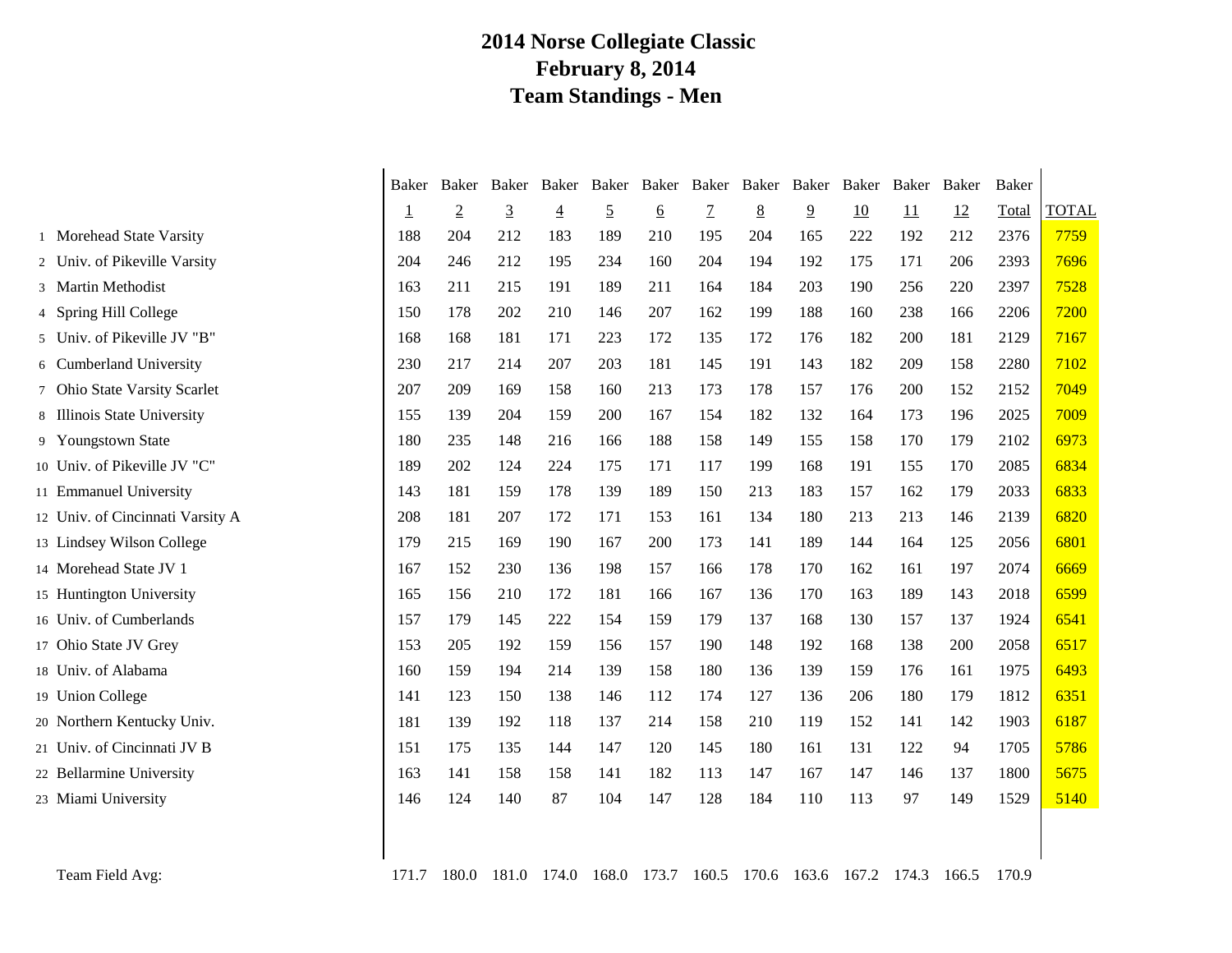|    | Bowler                    | <b>Team</b>                   | <b>Total</b><br>Pinfall | <b>Total</b><br>Games | Avg.  | <b>Total Pins</b> |
|----|---------------------------|-------------------------------|-------------------------|-----------------------|-------|-------------------|
| 1  | Justn Miller              | Martin Methodist              | 1137                    | 5                     | 227.4 | 1137              |
| 2  | Devon Miller              | Morehead State Varsity        | 1121                    | 5                     | 224.2 | 1121              |
| 3  | <b>Charles Noble</b>      | Spring Hill College           | 1114                    | 5                     | 222.8 | 1114              |
| 4  | Kyler McDonald            | Ohio State Varsity Scarlet    | 1070                    | 5                     | 214.0 | 1070              |
| 5  | Kawika Glover             | Lindsey Wilson College        | 1066                    | 5                     | 213.2 | 1066              |
| 6  | Alex Corbin               | Illinois State University     | 1049                    | 5                     | 209.8 | 1049              |
| 7  | Thomas Boyce              | Univ. of Pikeville Varsity    | 1049                    | 5                     | 209.8 | 1049              |
| 8  | <b>Matt Hays</b>          | Morehead State Varsity        | 1041                    | 5                     | 208.2 | 1041              |
| 9  | Frank Appaluccio          | Univ. of Alabama              | 1026                    | 5                     | 205.2 | 1026              |
| 10 | JR Clemons                | <b>Cumberland University</b>  | 1019                    | 5                     | 203.8 | 1019              |
| 11 | <b>Tanner Seal</b>        | Univ. of Pikeville JV 2       | 1017                    | 5                     | 203.4 | 1017              |
| 12 | Cory Schultz              | Morehead State Varsity        | 1011                    | 5                     | 202.2 | 1011              |
| 13 | Cody Kleidosty            | <b>Emmanuel University</b>    | 1009                    | 5                     | 201.8 | 1009              |
| 14 | Kyle Durant               | Univ. of Cincinnati Varsity A | 1002                    | 5                     | 200.4 | 1002              |
| 15 | <b>Brian Bodenhbermer</b> | Spring Hill College           | 1000                    | 5                     | 200.0 | 1000              |
| 16 | Mike Provancal            | Illinois State University     | 996                     | 5                     | 199.2 | 996               |
| 17 | Josh Encarnacion          | Univ. of Pikeville Varsity    | 989                     | 5                     | 197.8 | 989               |
| 18 | AJ Ruff                   | Martin Methodist              | 980                     | 5                     | 196.0 | 980               |
| 19 | DJ Chaffin                | <b>Cumberland University</b>  | 980                     | 5                     | 196.0 | 980               |
| 20 | <b>Tyler Neff</b>         | Huntington University         | 976                     | 5                     | 195.2 | 976               |
| 21 | Eli Haddock               | Martin Methodist              | 974                     | 5                     | 194.8 | 974               |
| 22 | Jeff Blind                | Univ. of Pikeville JV 1       | 972                     | 5                     | 194.4 | 972               |
| 23 | Ryan Hauck                | Spring Hill College           | 972                     | 5                     | 194.4 | 972               |
| 24 | <b>Austin Martin</b>      | Univ. of Pikeville JV 1       | 971                     | 5                     | 194.2 | 971               |
| 25 | <b>Brad Paynter</b>       | Univ. of Cumberlands          | 968                     | 5                     | 193.6 | 968               |
| 26 | John Cowher               | Youngstown State              | 967                     | 5                     | 193.4 | 967               |
| 27 | Chris Walla               | Youngstown State              | 956                     | 5                     | 191.2 | 956               |
| 28 | <b>Taylor Strait</b>      | <b>Emmanuel University</b>    | 955                     | 5                     | 191.0 | 955               |
| 29 | Michael Ingram II         | <b>Union College</b>          | 954                     | 5                     | 190.8 | 954               |
| 30 | Josh Hensley              | Univ. of Cincinnati Varsity A | 951                     | 5                     | 190.2 | 951               |
| 31 | <b>Brian Butler</b>       | Northern Kentucky Univ.       | 950                     | 5                     | 190.0 | 950               |
| 32 | Seth Walker               | Huntington University         | 950                     | 5                     | 190.0 | 950               |
| 33 | <b>Blair Cain</b>         | Univ. of Pikeville JV 1       | 949                     | 5                     | 189.8 | 949               |
|    | 34 Joe Exeler             | <b>Bellarmine University</b>  | 947                     | 5                     | 189.4 | 947               |
| 35 | Anthony Scerati           | Univ. of Pikeville JV 2       | 945                     | 5                     | 189.0 | 945               |
| 36 | <b>Travis Burkhart</b>    | Univ. of Cumberlands          | 942                     | 5                     | 188.4 | 942               |
| 37 | Drew Crain                | <b>Emmanuel University</b>    | 940                     | 5                     | 188.0 | 940               |
| 38 | Stephen Harrell           | Lindsey Wilson College        | 939                     | 5                     | 187.8 | 939               |
| 39 | Kyle Broussard            | Spring Hill College           | 937                     | 5                     | 187.4 | 937               |
| 40 | Jacob Townsend            | Illinois State University     | 932                     | 5                     | 186.4 | 932               |
| 41 | <b>Adam Dues</b>          | Ohio State JV Grey            | 931                     | 5                     | 186.2 | 931               |
| 42 | Sean Cantrell             | Lindsey Wilson College        | 926                     | 5                     | 185.2 | 926               |
| 43 | Steve Sullivan            | Youngstown State              | 921                     | 5                     | 184.2 | 921               |
| 44 | Cody Hayes                | Univ. of Pikeville JV 1       | 920                     | 5                     | 184.0 | 920               |
| 45 | Collin Millar             | Ohio State Varsity Scarlet    | 919                     | 5                     | 183.8 | 919               |
| 46 | Theo Shipp                | <b>Cumberland University</b>  | 919                     | 5                     | 183.8 | 919               |
| 47 | Zac Dicken                | Morehead State JV 1           | 917                     | 5                     | 183.4 | 917               |
| 48 | Cameron Broadbent         | Morehead State JV 1           | 915                     | 5                     | 183.0 | 915               |
| 49 | Charlie Nottingham        | Univ. of Alabama              | 915                     | 5                     | 183.0 | 915               |
| 50 | Andy Henrich              | Ohio State Varsity Scarlet    | 911                     | 5                     | 182.2 | 911               |
| 51 | <b>Matt Clemens</b>       | Youngstown State              | 906                     | 5                     | 181.2 | 906               |
| 52 | Matt "Charger" Chalk      | Morehead State JV 1           | 900                     | 5                     | 180.0 | 900               |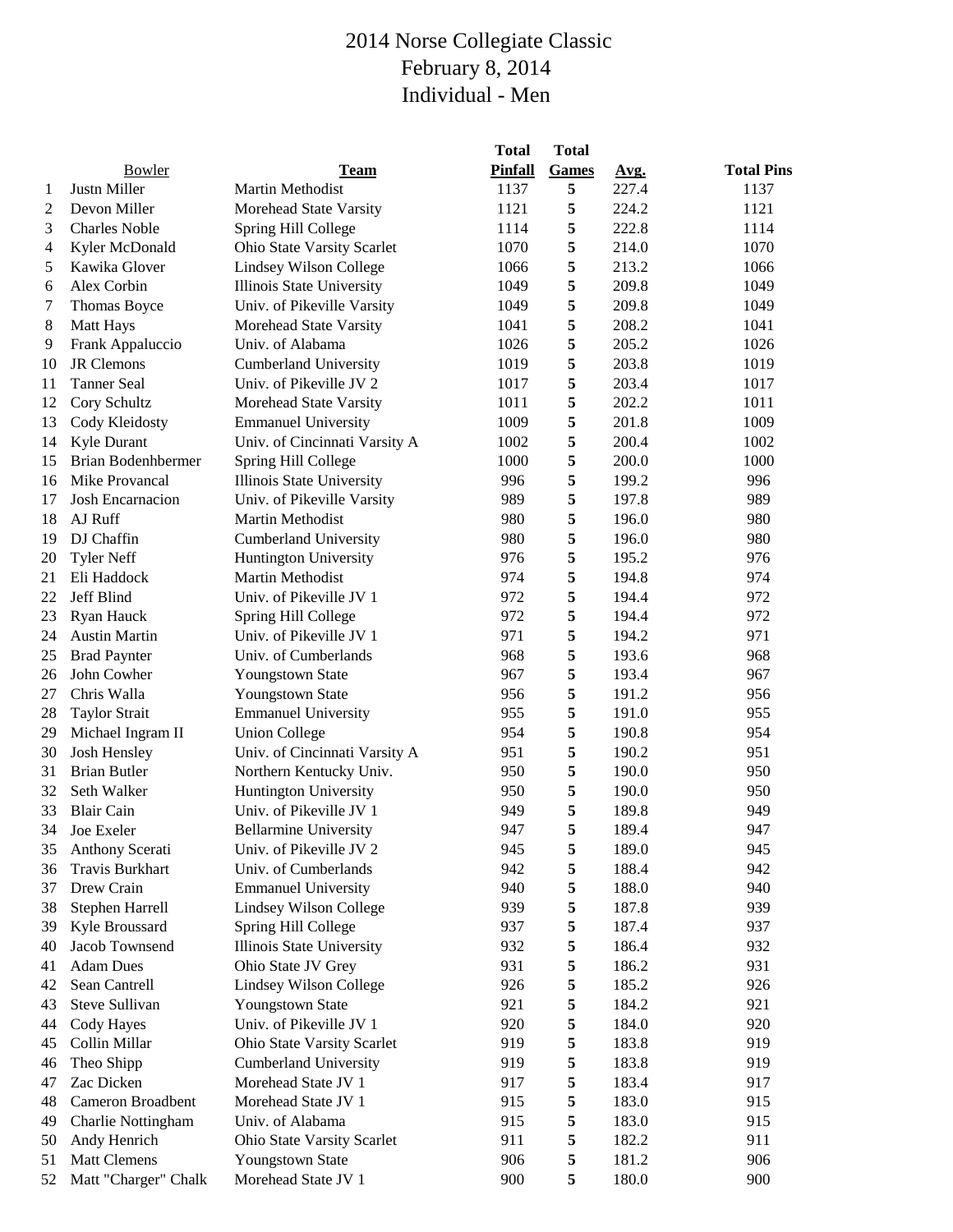|     |                                             |                               | <b>Total</b>   | <b>Total</b>            |       |                   |
|-----|---------------------------------------------|-------------------------------|----------------|-------------------------|-------|-------------------|
|     | Bowler                                      | Team                          | <b>Pinfall</b> | Games                   | Avg.  | <b>Total Pins</b> |
| 53  | <b>Tristen Dumont</b>                       | Univ. of Cincinnati JV B      | 890            | 5                       | 178.0 | 890               |
| 54  | Shane Smith                                 | Univ. of Cincinnati JV B      | 888            | 5                       | 177.6 | 888               |
| 55  | Craig Bartelsmeyer                          | Univ. of Alabama              | 885            | 5                       | 177.0 | 885               |
| 56  | Drake Hilliard                              | Illinois State University     | 882            | 5                       | 176.4 | 882               |
| 57  | Joseph Davenport                            | <b>Union College</b>          | 882            | 5                       | 176.4 | 882               |
| 58  | Jordan Racke                                | Morehead State JV 1           | 875            | 5                       | 175.0 | 875               |
| 59  | Darion Hite                                 | Univ. of Cumberlands          | 873            | 5                       | 174.6 | 873               |
| 60  | <b>Andrew Bridges</b>                       | Univ. of Cincinnati JV B      | 870            | 5                       | 174.0 | 870               |
| 61  | Cory Black                                  | Northern Kentucky Univ.       | 867            | 5                       | 173.4 | 867               |
| 62  | Chris Weber                                 | Ohio State Varsity Scarlet    | 863            | 5                       | 172.6 | 863               |
| 63  | Adam Harris-Shoemaker Huntington University |                               | 858            | 5                       | 171.6 | 858               |
| 64  | Katie Minning                               | Univ. of Cincinnati Varsity A | 851            | 5                       | 170.2 | 851               |
| 65  | Lucas Ward                                  | Lindsey Wilson College        | 841            | 5                       | 168.2 | 841               |
| 66  | Anh Nguyen                                  | <b>Cumberland University</b>  | 840            | 5                       | 168.0 | 840               |
| 67  | David Rohlmann                              | <b>Bellarmine University</b>  | 836            | 5                       | 167.2 | 836               |
| 68  | Jake Engler                                 | Illinois State University     | 835            | 5                       | 167.0 | 835               |
| 69  | Ben Sobel                                   | Ohio State JV Grey            | 833            | 5                       | 166.6 | 833               |
| 70  | Zach Novak                                  | Ohio State JV Grey            | 830            | 5                       | 166.0 | 830               |
| 71  | Carson Turjanica                            | Ohio State JV Grey            | 825            | 5                       | 165.0 | 825               |
| 72  | Max Stroplos                                | Univ. of Alabama              | 818            | 5                       | 163.6 | 818               |
| 73  | <b>Francisco Valiente</b>                   | Univ. of Pikeville Varsity    | 817            | 4                       | 204.3 | 817               |
| 74  | Zach Schneider                              | Morehead State Varsity        | 814            | 4                       | 203.5 | 814               |
| 75  | Aaron Baker                                 | Miami University              | 811            | 5                       | 162.2 | 811               |
| 76  | Zach Garlitz                                | <b>Bellarmine University</b>  | 804            | 5                       | 160.8 | 804               |
| 77  | Cody Suskay                                 | <b>Emmanuel University</b>    | 799            | 5                       | 159.8 | 799               |
| 78  | Angelo Centis                               | <b>Emmanuel University</b>    | 776            | 4                       | 194.0 | 776               |
| 79  | Hayden Sizemore                             | <b>Bellarmine University</b>  | 768            | 5                       | 153.6 | 768               |
| 80  | Kevin Cooper                                | Spring Hill College           | 741            | 5                       | 148.2 | 741               |
| 81  | Justin Edens                                | Univ. of Pikeville JV 2       | 729            | 4                       | 182.3 | 729               |
| 82  | <b>Tirus Page</b>                           | Univ. of Cumberlands          | 711            | 4                       | 177.8 | 711               |
| 83  | Nick McCarthy                               | Ohio State Varsity Scarlet    | 707            | 4                       | 176.8 | 707               |
| 84  | Michael Davenport                           | <b>Union College</b>          | 701            | $\overline{\mathbf{4}}$ | 175.3 | 701               |
| 85  | Jeremy Bandy                                | Univ. of Pikeville JV 1       | 693            | 4                       | 173.3 | 693               |
| 86  | <b>Jonathon Courtney</b>                    | <b>Union College</b>          | 687            | 4                       | 171.8 | 687               |
| 87  | <b>Brady Williamson</b>                     | Univ. of Cincinnati Varsity A | 685            | 4                       | 171.3 | 685               |
| 88  | Ryan Shade                                  | Miami University              | 685            | 4                       | 171.3 | 685               |
| 89  | Joe Miller                                  | Huntington University         | 680            | 4                       | 170.0 | 680               |
| 90  | Sean Diezman                                | Univ. of Cumberlands          | 666            | 4                       | 166.5 | 666               |
| 91  | Joseph Bush                                 | Morehead State JV 1           | 657            | 4                       | 164.3 | 657               |
| 92  | Jacob Thien                                 | Miami University              | 644            | 4                       | 161.0 | 644               |
| 93  | Zach Lawrence                               | Northern Kentucky Univ.       | 640            | 4                       | 160.0 | 640               |
| 94  | James Sellers                               | Martin Methodist              | 583            | 3                       | 194.3 | 583               |
| 95  | Lucas Hohnstein                             | Univ. of Pikeville Varsity    | 582            | 3                       | 194.0 | 582               |
| 96  | Daniel Haskett                              | Miami University              | 574            | 4                       | 143.5 | 574               |
| 97  | Francisco Gamero                            | Univ. of Pikeville Varsity    | 567            | 3                       | 189.0 | 567               |
| 98  | Derek Perkins                               | Univ. of Pikeville Varsity    | 566            | 3                       | 188.7 | 566               |
| 99  | Tim Hardigan                                | Martin Methodist              | 563            | 3                       | 187.7 | 563               |
| 100 | Jennifer Fitzgibbons                        | <b>Cumberland University</b>  | 554            | 3                       | 184.7 | 554               |
| 101 | Kenton Sandfoss                             | Morehead State Varsity        | 539            | 3                       | 179.7 | 539               |
|     | 102 Brittney Baumer                         | Univ. of Cincinnati JV B      | 535            | 4                       | 133.8 | 535               |
| 103 | Chris Bates                                 | Lindsey Wilson College        | 515            | 3                       | 171.7 | 515               |
|     | 104 William White                           | <b>Union College</b>          | 509            | $\mathbf{3}$            | 169.7 | 509               |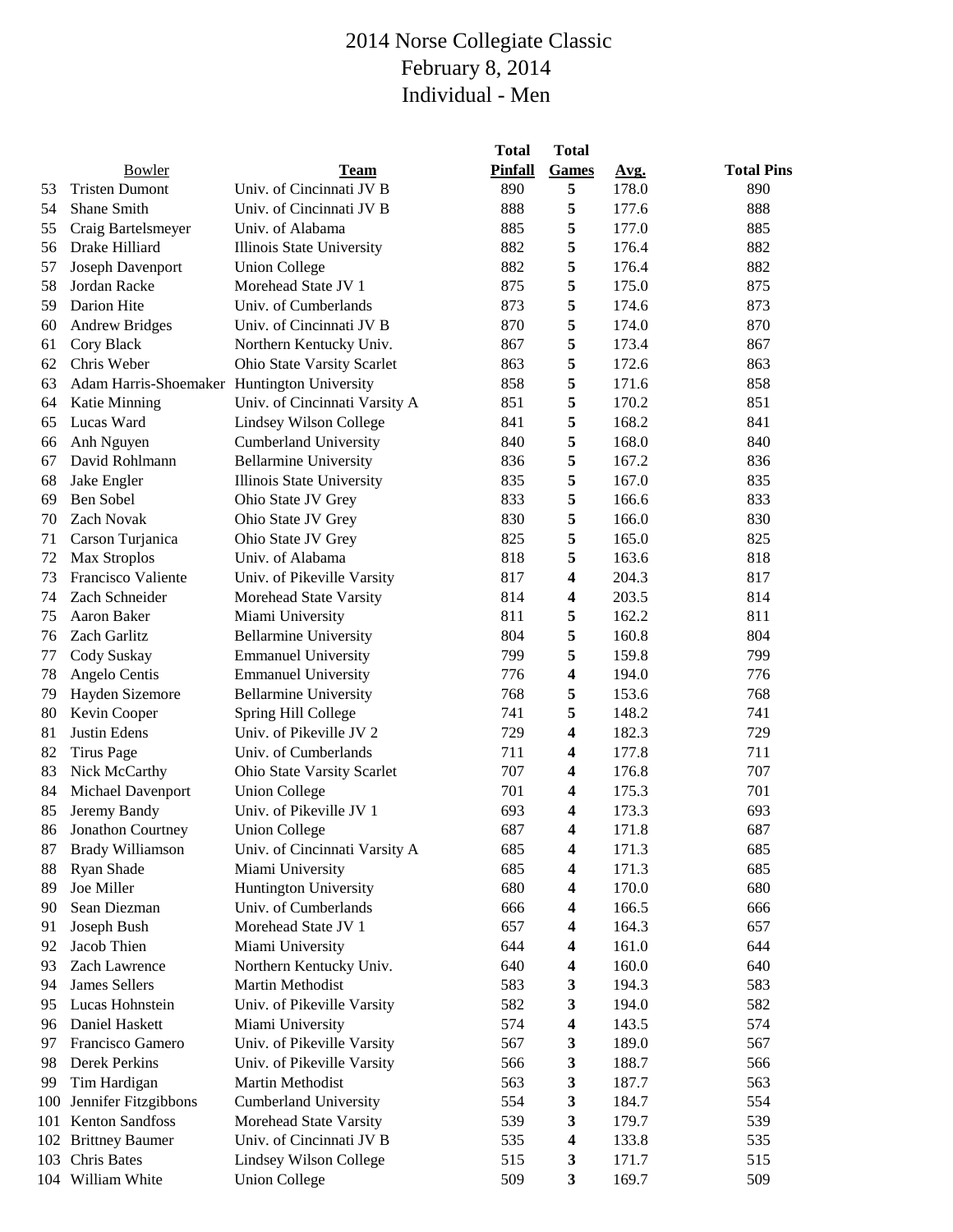|     |                           |                               | <b>Total</b>   | <b>Total</b>     |       |                   |
|-----|---------------------------|-------------------------------|----------------|------------------|-------|-------------------|
|     | Bowler                    | <b>Team</b>                   | <b>Pinfall</b> | <b>Games</b>     | Avg.  | <b>Total Pins</b> |
|     | 105 Joshua Barla          | Univ. of Pikeville JV 2       | 505            | 3                | 168.3 | 505               |
|     | 106 Kaitlyn Bator         | Univ. of Cincinnati Varsity A | 500            | $\mathbf{3}$     | 166.7 | 500               |
|     | 107 Alex Lefebvre         | Northern Kentucky Univ.       | 498            | 3                | 166.0 | 498               |
| 108 | Christopher Lyons         | Univ. of Pikeville JV 2       | 494            | 3                | 164.7 | 494               |
| 109 | Austin Louden             | Univ. of Pikeville JV 2       | 493            | 3                | 164.3 | 493               |
| 110 | Gabe Merk                 | Ohio State JV Grey            | 491            | 3                | 163.7 | 491               |
| 111 | Jorge Jackson             | <b>Union College</b>          | 486            | 3                | 162.0 | 486               |
|     | 112 Lindsay Doll          | Univ. of Cincinnati Varsity A | 472            | 3                | 157.3 | 472               |
|     | 113 James Tucker          | Northern Kentucky Univ.       | 469            | 3                | 156.3 | 469               |
|     | 114 Flynn Woods           | Univ. of Alabama              | 459            | 3                | 153.0 | 459               |
| 115 | Thomas Finch              | <b>Bellarmine University</b>  | 430            | 5                | 86.0  | 430               |
|     | 116 Jon Coleman           | Univ. of Cincinnati JV B      | 421            | 3                | 140.3 | 421               |
|     | 117 Freddie Ringrose      | Morehead State Varsity        | 413            | 2                | 206.5 | 413               |
| 118 | <b>Conner Brown</b>       | Huntington University         | 408            | $\boldsymbol{2}$ | 204.0 | 408               |
| 119 | Sam Toth                  | Univ. of Cincinnati JV B      | 407            | 3                | 135.7 | 407               |
| 120 | Derick Beckler            | Huntington University         | 404            | 3                | 134.7 | 404               |
| 121 | <b>Brandon Mosley</b>     | Youngstown State              | 395            | $\boldsymbol{2}$ | 197.5 | 395               |
|     | 122 Megan Ollier          | Miami University              | 395            | 3                | 131.7 | 395               |
| 123 | <b>Zachary Fylling</b>    | Univ. of Pikeville Varsity    | 383            | 2                | 191.5 | 383               |
| 124 | Guy Applegate             | Youngstown State              | 351            | $\boldsymbol{2}$ | 175.5 | 351               |
|     | 125 Danielle Chaffin      | <b>Cumberland University</b>  | 350            | $\overline{2}$   | 175.0 | 350               |
|     | 126 Derek Phillips        | Martin Methodist              | 348            | 2                | 174.0 | 348               |
| 127 | Justin Smith              | Univ. of Pikeville JV 2       | 346            | 2                | 173.0 | 346               |
|     | 128 Anthony Zaccarella    | Ohio State JV Grey            | 309            | $\mathbf{2}$     | 154.5 | 309               |
| 129 | Craig Manning             | Northern Kentucky Univ.       | 300            | 2                | 150.0 | 300               |
| 130 | Nick Mester               | Northern Kentucky Univ.       | 291            | $\boldsymbol{2}$ | 145.5 | 291               |
| 131 | Raven Lomer               | Miami University              | 286            | 3                | 95.3  | 286               |
|     | 132 Dionte Angevine       | Univ. of Alabama              | 285            | $\mathbf{2}$     | 142.5 | 285               |
|     | 133 Dwayne Tucker         | Univ. of Cumberlands          | 272            | $\boldsymbol{2}$ | 136.0 | 272               |
|     | 134 John Bartosiewicz Jr. | Univ. of Pikeville JV 1       | 193            | $\mathbf{1}$     | 193.0 | 193               |
|     | 135 Sam Bratton           | Martin Methodist              | 179            | 1                | 179.0 | 179               |
|     | 136 Emily Sabanegh        | Miami University              | 176            | 2                | 88.0  | 176               |
|     | 137 Jason Pavlinko        | Martin Methodist              | 162            | $\mathbf{1}$     | 162.0 | 162               |
|     | 138 Alex Cifra            | Youngstown State              | 155            | 1                | 155.0 | 155               |
|     | 139 Dallas Sims           | <b>Emmanuel University</b>    | 151            | 1                | 151.0 | 151               |
|     | 140 Landon Herm           | Morehead State JV 1           | 151            | 1                | 151.0 | 151               |
|     | 141 James Knapp           | Huntington University         | 150            | 1                | 150.0 | 150               |
|     | 142 Wayne King            | <b>Union College</b>          | 150            | 1                | 150.0 | 150               |
|     | 143 Chad Gilbert          | Lindsey Wilson College        | 146            | 1                | 146.0 | 146               |
|     | 144 Sean McDaniel         | Northern Kentucky Univ.       | 144            | 1                | 144.0 | 144               |
|     | 145 Derek Lyons           | Lindsey Wilson College        | 142            | $\mathbf{1}$     | 142.0 | 142               |
|     | 146 Wayne Apgar           | Ohio State Varsity Scarlet    | 137            | 1                | 137.0 | 137               |
| 147 | <b>Josh Coomer</b>        | Morehead State Varsity        | 124            | 1                | 124.0 | 124               |
| 148 | <b>Ben Sobel</b>          | Ohio State Varsity Scarlet    |                | 0                |       | $\boldsymbol{0}$  |
| 149 | <b>Brad Johnson</b>       | Morehead State Varsity        |                | 0                |       | $\boldsymbol{0}$  |
|     | 150 CarolAnn Portero      | Univ. of Alabama              |                | 0                |       | $\boldsymbol{0}$  |
| 151 | Christian Odom            | Illinois State University     |                | 0                |       | 0                 |
|     | 152 Christie Moss         | <b>Cumberland University</b>  |                | 0                |       | 0                 |
|     | 153 Daniel Miller         | <b>Huntington University</b>  |                | 0                |       | 0                 |
|     | 154 Darlan Miller         | Spring Hill College           |                | 0                |       | 0                 |
|     | 155 Erik Prousa           | Illinois State University     |                | 0                |       | 0                 |
|     | 156 Jacob Cottle          | <b>Emmanuel University</b>    |                | 0                |       | 0                 |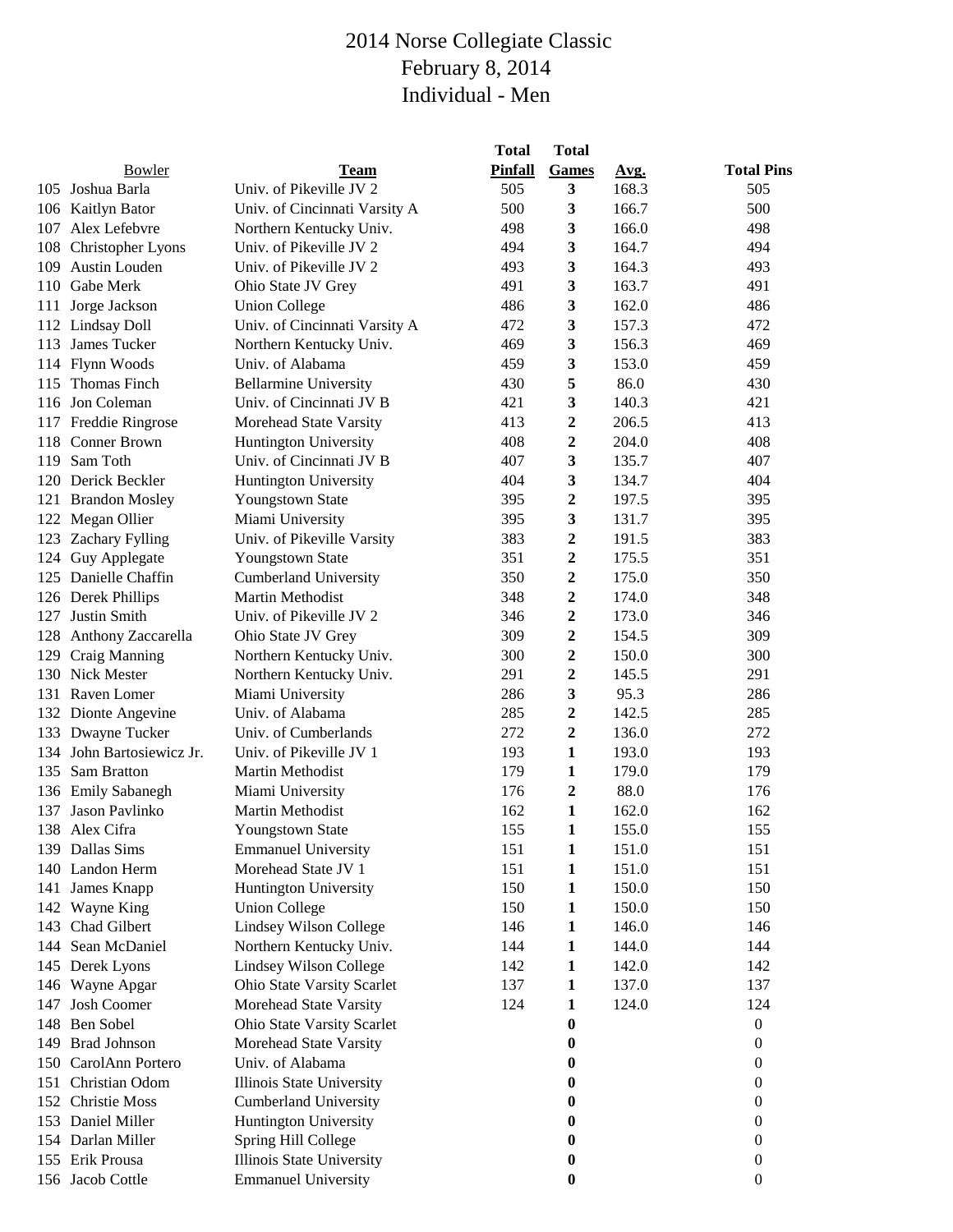|                       |                            | Total          | Total        |      |                   |
|-----------------------|----------------------------|----------------|--------------|------|-------------------|
| Bowler                | <b>Team</b>                | <b>Pinfall</b> | <b>Games</b> | Avg. | <b>Total Pins</b> |
| 157 Jacob Wakeland    | Univ. of Cumberlands       |                | u            |      |                   |
| 158 Joey Cerda        | Ohio State JV Grey         |                |              |      |                   |
| 159 Josh Fennell      | <b>Emmanuel University</b> |                | U            |      |                   |
| 160 Leonard Littleton | Morehead State JV 1        |                | U            |      |                   |
| 161 Michael Fonseca   | Univ. of Pikeville Varsity |                | u            |      |                   |
| 162 Reed Grimes       | Lindsey Wilson College     |                | U            |      |                   |
| 163 Scott Canterburry | Univ. of Pikeville JV 1    |                | U            |      |                   |
| 164 Spencer Poulos    | Ohio State JV Grey         |                |              |      |                   |
| 165 Zach Nixon        | Illinois State University  |                |              |      |                   |
|                       |                            |                |              |      |                   |

# **Men's Field Average: 179.1**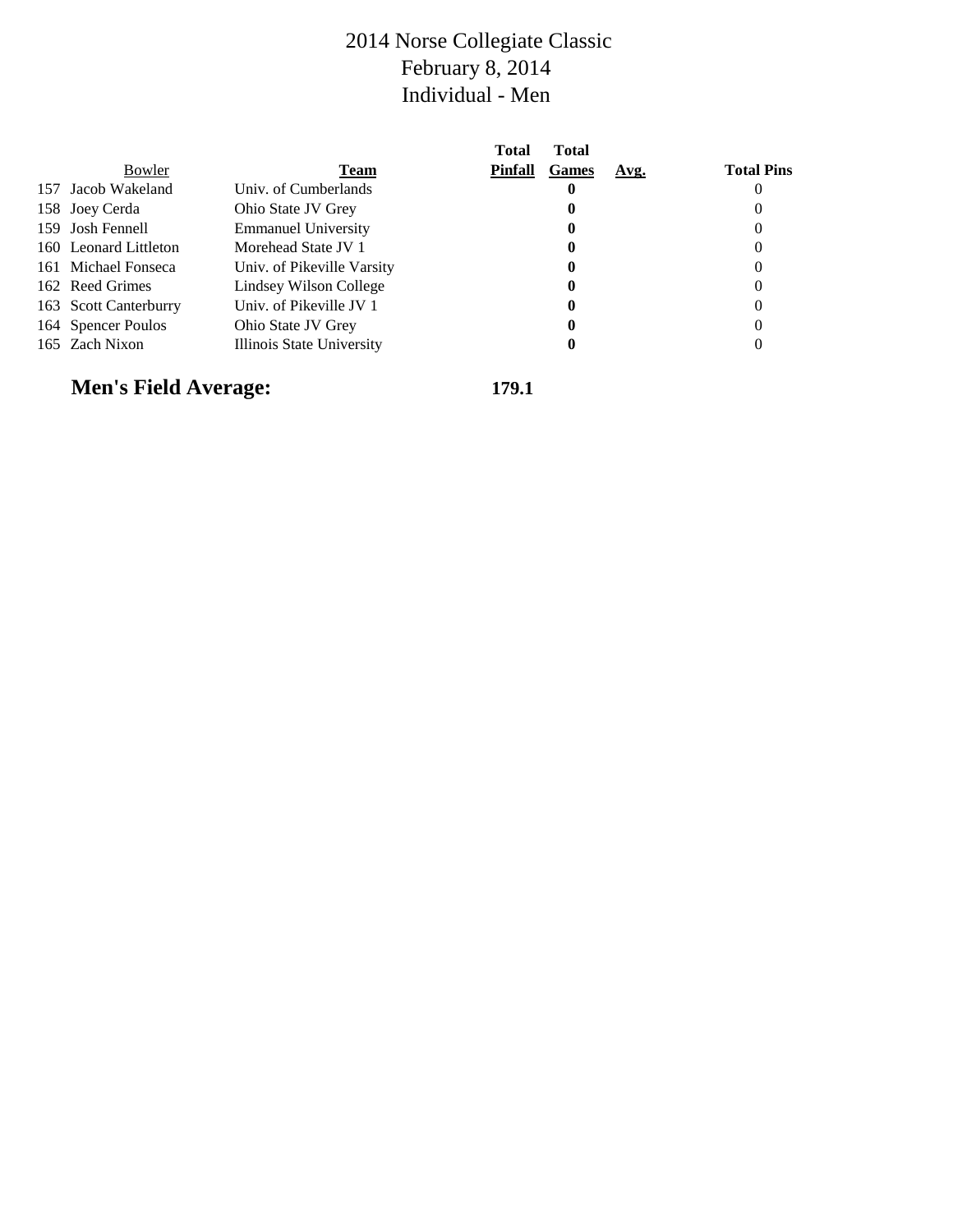### **2014 Norse Collegiate Classic February 8, 2014 Team Standings - Ladies**

|                               | Game | Game           | Game           | Game           | Game           | Total | <b>Bonus</b> | <b>Bonus</b>   | <b>Bonus</b>   | <b>Bonus</b>   | <b>Bonus</b>   | Total        | Team  |
|-------------------------------|------|----------------|----------------|----------------|----------------|-------|--------------|----------------|----------------|----------------|----------------|--------------|-------|
|                               |      | $\overline{2}$ | $\overline{3}$ | $\overline{4}$ | $\overline{2}$ | Games | 1            | $\overline{2}$ | $\overline{3}$ | $\overline{4}$ | $\overline{5}$ | <b>Bonus</b> | Total |
| 1 Univ. of Pikeville Varsity  | 950  | 1002           | 961            | 900            | 945            | 4758  | 70           | 60             | 70             | 70             | 55             | 325          | 5083  |
| 2 Ursuline College            | 909  | 936            | 954            | 893            | 922            | 4614  | 70           | 60             | 80             | 70             | 60             | 340          | 4954  |
| 3 Bowling Green State Varsity | 898  | 1108           | 861            | 870            | 891            | 4628  | 50           | 70             | 60             | 70             | 60             | 310          | 4938  |
| 4 Adrian College              | 979  | 866            | 947            | 937            | 938            | 4667  | 60           | 80             | 10             | 50             | 25             | 225          | 4892  |
| 5 Univ. of Pikeville JV "B"   | 905  | 811            | 956            | 901            | 937            | 4510  | 60           | 20             | 80             | 50             | 60             | 270          | 4780  |
| 6 Emmanuel University         | 807  | 919            | 894            | 923            | 953            | 4496  | 20           | 50             | 70             | 30             | 60             | 230          | 4726  |
| 7 Huntington University       | 842  | 922            | 906            | 962            | 885            | 4517  | 65           | 10             | 60             | 60             | 20             | 215          | 4732  |
| 8 Martin Methodist            | 883  | 852            | 994            | 864            | 862            | 4455  | 20           | 70             | 70             | 70             | 20             | 250          | 4705  |
| 9 Bellarmine University       | 896  | 829            | 856            | 954            | 831            | 4366  | 60           | 60             | 20             | 60             | 70             | 270          | 4636  |
| 10 Morehead State Varsity     | 894  | 908            | 821            | 812            | 944            | 4379  | 20           | 70             | 80             | 10             | 20             | 200          | 4579  |
| 11 Univ. of the Cumberlands   | 826  | 794            | 886            | 877            | 866            | 4249  | 60           | 20             | 60             | 60             | 20             | 220          | 4469  |
| 12 Univ. of Pikeville JV "C"  | 789  | 782            | 944            | 876            | 870            | 4261  | 10           | 60             | 50             | 20             | 80             | 220          | 4481  |
| 13 Union College              | 821  | 903            | 886            | 839            | 804            | 4253  | 15           | 70             | 70             | 20             | 60             | 235          | 4488  |
| 14 Spring Hill College        | 879  | 852            | 751            | 941            | 799            | 4222  | 20           | 10             | $\Omega$       | 70             | 60             | 160          | 4382  |
| 15 Illinois State University  | 896  | 787            | 922            | 870            | 735            | 4210  | 30           | 20             | 30             | 30             | 20             | 130          | 4340  |
| 16 Youngstown State           | 935  | 899            | 707            | 742            | 795            | 4078  | 60           | 30             | 10             | 60             | 20             | 180          | 4258  |
| 17 Ohio State University      | 789  | 732            | 855            | 846            | 825            | 4047  | 20           | 20             | $\overline{0}$ | 10             | 70             | 120          | 4167  |
| 18 Bowling Green State JV "B" | 723  | 765            | 785            | 681            | 749            | 3703  | 60           | 60             | 20             | 20             | 70             | 230          | 3933  |
| 19 Lindsey Wilson College     | 703  | 839            | 855            | 861            | 701            | 3959  | 20           | 10             | 20             | 20             | $\Omega$       | 70           | 4029  |
| 20 Northern Kentucky Univ.    | 787  | 764            | 795            | 775            | 659            | 3780  | 70           | 10             | 10             | 10             | 10             | 110          | 3890  |
| 21 University of Louisville   | 746  | 705            | 803            | 720            | 725            | 3699  | 10           | 20             | 10             | 10             | 10             | 60           | 3759  |
| 22 Muskingum University       | 561  | 523            | 492            | 564            | 534            | 2674  | 10           | $\mathbf{0}$   | $\theta$       | 10             | 10             | 30           | 2704  |
|                               |      |                |                |                |                |       |              |                |                |                |                |              |       |

167.4 168.2 171.2 169.2 165.2 168.2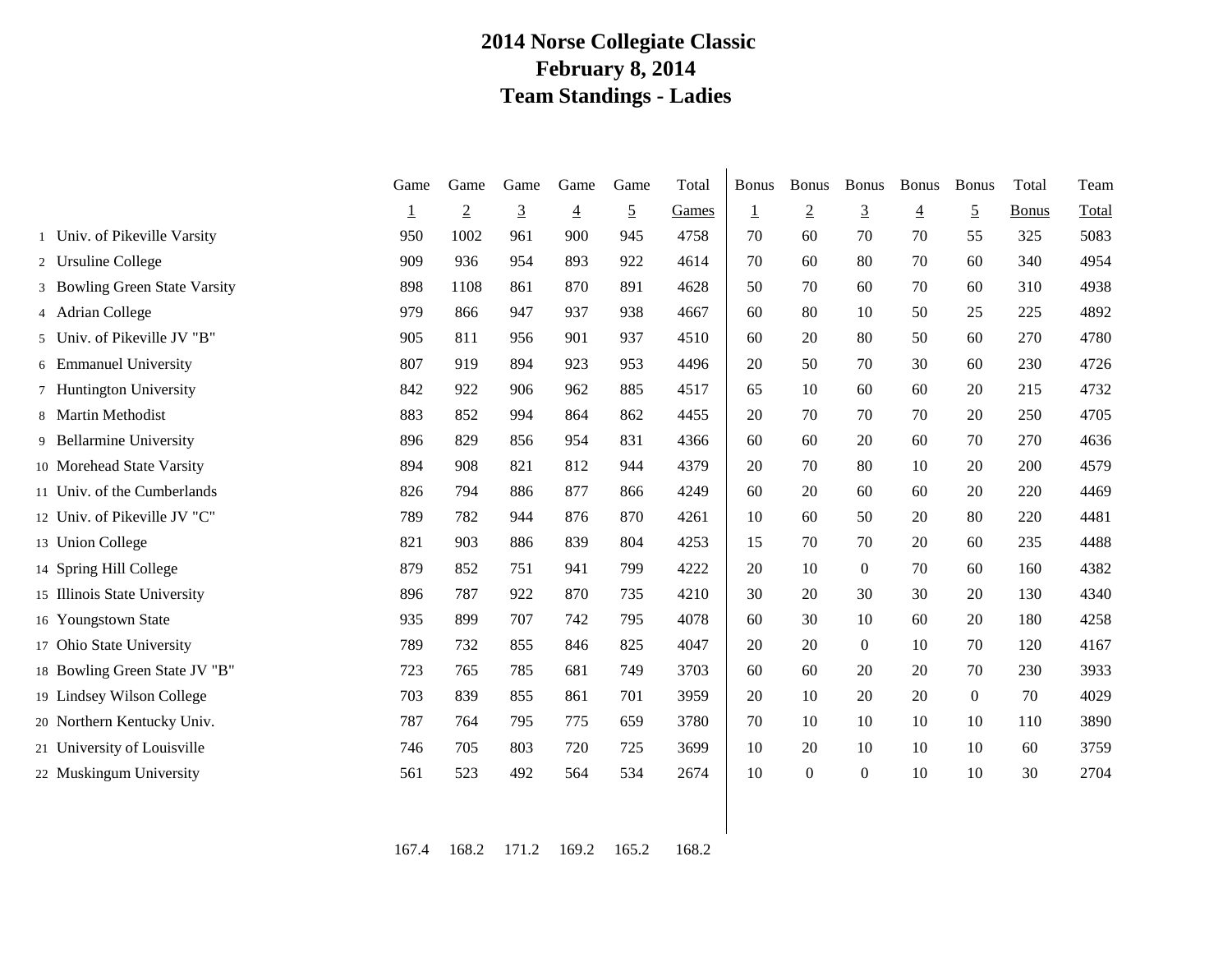### **2014 Norse Collegiate Classic February 8, 2014 Team Standings - Ladies**

|                                | Baker          | Baker          |                | Baker Baker    |                | Baker Baker Baker Baker Baker |                |                 |                | Baker | Baker | Baker | <b>Baker</b> |              |
|--------------------------------|----------------|----------------|----------------|----------------|----------------|-------------------------------|----------------|-----------------|----------------|-------|-------|-------|--------------|--------------|
|                                | $\overline{1}$ | $\overline{2}$ | $\overline{3}$ | $\overline{4}$ | $\overline{5}$ | <u>6</u>                      | $\overline{1}$ | $8\overline{8}$ | $\overline{9}$ | 10    | 11    | 12    | Total        | <b>TOTAL</b> |
| 1 Univ. of Pikeville Varsity   | 185            | 178            | 234            | 209            | 201            | 216                           | 204            | 202             | 164            | 224   | 213   | 203   | 2433         | 7516         |
| 2 Ursuline College             | 158            | 162            | 187            | 136            | 186            | 166                           | 121            | 163             | 235            | 208   | 144   | 187   | 2053         | 7007         |
| 3 Bowling Green State Varsity  | 199            | 179            | 179            | 163            | 146            | 150                           | 182            | 211             | 137            | 166   | 147   | 171   | 2030         | 6968         |
| 4 Adrian College               | 138            | 189            | 151            | 140            | 159            | 145                           | 176            | 173             | 178            | 216   | 137   | 179   | 1981         | 6873         |
| Univ. of Pikeville JV "B"<br>5 | 170            | 188            | 169            | 179            | 170            | 167                           | 190            | 178             | 176            | 165   | 154   | 172   | 2078         | 6858         |
| 6 Emmanuel University          | 136            | 161            | 155            | 184            | 170            | 164                           | 204            | 196             | 173            | 192   | 177   | 148   | 2060         | 6786         |
| 7 Huntington University        | 149            | 185            | 168            | 155            | 171            | 246                           | 187            | 161             | 155            | 148   | 166   | 162   | 2053         | 6785         |
| 8 Martin Methodist             | 174            | 145            | 256            | 162            | 179            | 157                           | 165            | 167             | 160            | 166   | 132   | 158   | 2021         | 6726         |
| 9 Bellarmine University        | 199            | 209            | 135            | 147            | 174            | 159                           | 176            | 159             | 167            | 171   | 170   | 202   | 2068         | 6704         |
| 10 Morehead State Varsity      | 165            | 191            | 158            | 184            | 156            | 168                           | 173            | 157             | 178            | 179   | 204   | 173   | 2086         | 6665         |
| 11 Univ. of the Cumberlands    | 146            | 170            | 213            | 144            | 167            | 183                           | 162            | 150             | 141            | 242   | 189   | 160   | 2067         | 6536         |
| 12 Univ. of Pikeville JV "C"   | 170            | 179            | 187            | 171            | 151            | 185                           | 175            | 144             | 220            | 150   | 130   | 176   | 2038         | 6519         |
| 13 Union College               | 180            | 182            | 148            | 191            | 172            | 201                           | 150            | 165             | 116            | 136   | 156   | 158   | 1955         | 6443         |
| 14 Spring Hill College         | 206            | 139            | 172            | 148            | 185            | 173                           | 154            | 163             | 163            | 139   | 212   | 148   | 2002         | 6384         |
| 15 Illinois State University   | 171            | 178            | 164            | 192            | 187            | 155                           | 167            | 135             | 160            | 172   | 188   | 162   | 2031         | 6371         |
| 16 Youngstown State            | 181            | 166            | 139            | 161            | 159            | 188                           | 132            | 186             | 159            | 187   | 125   | 143   | 1926         | 6184         |
| 17 Ohio State University       | 167            | 162            | 202            | 155            | 191            | 178                           | 159            | 160             | 130            | 170   | 134   | 172   | 1980         | 6147         |
| 18 Bowling Green State JV "B"  | 153            | 185            | 176            | 129            | 186            | 147                           | 144            | 247             | 208            | 139   | 159   | 123   | 1996         | 5929         |
| 19 Lindsey Wilson College      | 141            | 171            | 127            | 137            | 125            | 143                           | 120            | 159             | 148            | 181   | 134   | 119   | 1705         | 5734         |
| 20 Northern Kentucky Univ.     | 177            | 169            | 111            | 154            | 161            | 148                           | 111            | 128             | 129            | 115   | 150   | 140   | 1693         | 5583         |
| 21 University of Louisville    | 195            | 162            | 146            | 121            | 127            | 161                           | 186            | 172             | 145            | 138   | 128   | 130   | 1811         | 5570         |
| 22 Muskingum University        | 89             | 98             | 118            | 101            | 104            | 117                           | 93             | 94              | 93             | 117   | 102   | 71    | 1197         | 3901         |
|                                |                |                |                |                |                |                               |                |                 |                |       |       |       |              |              |
|                                | 169.5          | 173.8          | 170.3          | 160.1          | 167.8          | 171.4 163.7 170.3             |                |                 | 163.9          | 171.6 | 159.5 | 161.2 | 166.9        | 167.8        |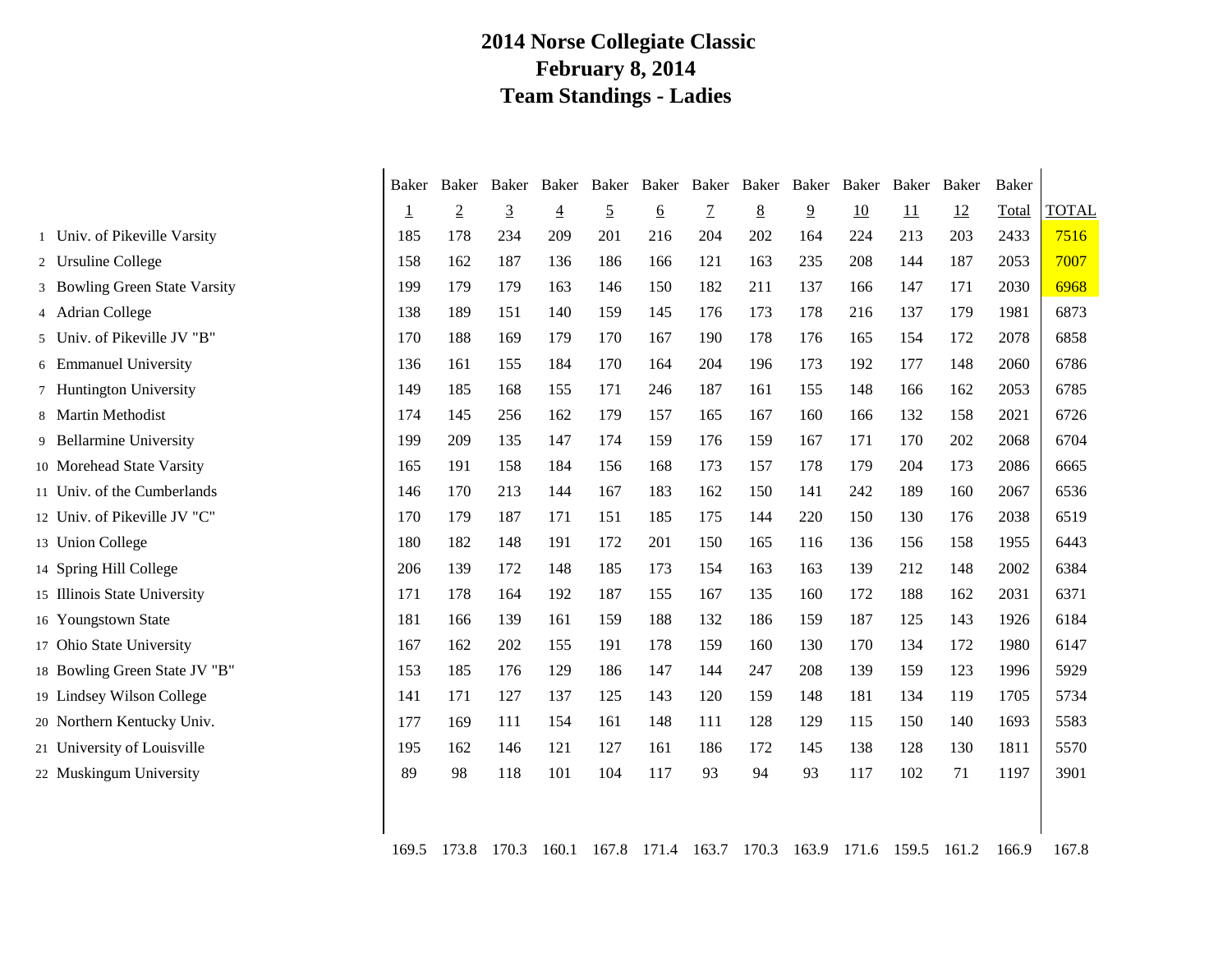|    |                         |                                    | <b>Total</b>   | <b>Total</b> |       | <b>Total Pins</b> |
|----|-------------------------|------------------------------------|----------------|--------------|-------|-------------------|
|    | Bowler                  | <b>Team</b>                        | <b>Pinfall</b> | Games        | Avg.  | & Bonus           |
| 1  | <b>Astrid Valiente</b>  | Univ. of Pikeville Varsity         | 1043           | 5            | 208.6 | 1043              |
| 2  | <b>Braxton Anderson</b> | <b>Emmanuel University</b>         | 1022           | 5            | 204.4 | 1022              |
| 3  | Amanda Wess             | <b>Ursuline College</b>            | 1012           | 5            | 202.4 | 1012              |
| 4  | Chelsea Essenmacher     | <b>Adrian College</b>              | 1008           | 5            | 201.6 | 1008              |
| 5  | Nikki Sims              | <b>Bowling Green State Varsity</b> | 1004           | $\sqrt{5}$   | 200.8 | 1004              |
| 6  | Regina Laglia           | Martin Methodist                   | 1001           | 5            | 200.2 | 1001              |
| 7  | Emily O'Leary           | <b>Huntington University</b>       | 992            | 5            | 198.4 | 992               |
| 8  | Brianna Larson          | Univ. of Pikeville Varsity         | 983            | 5            | 196.6 | 983               |
| 9  | Jazmine Traylor         | Univ. of the Cumberlands           | 983            | 5            | 196.6 | 983               |
| 10 | Miranda Snger           | Spring Hill College                | 982            | 5            | 196.4 | 982               |
| 11 | Marissa Thomas          | <b>Bellarmine University</b>       | 980            | 5            | 196.0 | 980               |
| 12 | Nicole Loomis           | Adrian College                     | 965            | 5            | 193.0 | 965               |
| 13 | Rachael Albright        | <b>Ursuline College</b>            | 965            | 5            | 193.0 | 965               |
| 14 | <b>Brittany Kaelin</b>  | <b>Bellarmine University</b>       | 960            | 5            | 192.0 | 960               |
| 15 | Jessica Temple          | Spring Hill College                | 952            | 5            | 190.4 | 952               |
| 16 | Kaitlyn Kinnaird        | Morehead State Varsity             | 947            | $\sqrt{5}$   | 189.4 | 947               |
| 17 | Kayla Miller            | <b>Bowling Green State Varsity</b> | 946            | $\sqrt{5}$   | 189.2 | 946               |
| 18 | <b>Taylor Ouellette</b> | <b>Adrian College</b>              | 946            | 5            | 189.2 | 946               |
| 19 | <b>Brittney Poling</b>  | <b>Bowling Green State Varsity</b> | 945            | 5            | 189.0 | 945               |
| 20 | <b>Austin Elliot</b>    | Morehead State Varsity             | 943            | 5            | 188.6 | 943               |
| 21 | Fallon Tallman          | Univ. of Pikeville JV "B"          | 938            | 5            | 187.6 | 938               |
| 22 | Christene Johnston      | Univ. of Pikeville JV "B"          | 922            | 5            | 184.4 | 922               |
| 23 | <b>Mallory Caraway</b>  | Martin Methodist                   | 922            | 5            | 184.4 | 922               |
| 24 | Amber Clark             | Lindsey Wilson College             | 919            | 5            | 183.8 | 919               |
| 25 | Katelyn Martin          | Ohio State University              | 918            | 5            | 183.6 | 918               |
| 26 | Shelby New              | Huntington University              | 907            | 5            | 181.4 | 907               |
| 27 | <b>Destiny Harper</b>   | <b>Emmanuel University</b>         | 897            | 5            | 179.4 | 897               |
| 28 | Jennifer Murley         | Illinois State University          | 897            | 5            | 179.4 | 897               |
| 29 | Samantha Wilson         | Univ. of Pikeville JV "C"          | 895            | $\sqrt{5}$   | 179.0 | 895               |
| 30 | Katelynn George         | <b>Union College</b>               | 892            | $\sqrt{5}$   | 178.4 | 892               |
| 31 | Christina Halen         | Univ. of Pikeville Varsity         | 890            | 5            | 178.0 | 890               |
| 32 | Kelsie Kirchartz        | <b>Ursuline College</b>            | 890            | 5            | 178.0 | 890               |
| 33 | Jenna Grandy            | Univ. of Pikeville JV "C"          | 889            | 5            | 177.8 | 889               |
| 34 | <b>Brooke Ewing</b>     | <b>Huntington University</b>       | 887            | 5            | 177.4 | 887               |
| 35 | Hannah Benston          | Bowling Green State JV "B"         | 883            | 5            | 176.6 | 883               |
| 36 | Kayla Meadows           | <b>Bowling Green State Varsity</b> | 881            | 5            | 176.2 | 881               |
| 37 | Marissa Campbell        | <b>Union College</b>               | 877            | 5            | 175.4 | 877               |
| 38 | Katelyn Gladstone       | <b>Adrian College</b>              | 873            | 5            | 174.6 | 873               |
| 39 | Casandra Griffith       | Huntington University              | 872            | 5            | 174.4 | 872               |
| 40 | Courtney Spaulding      | Martin Methodist                   | 871            | 5            | 174.2 | 871               |
| 41 | Amber Olsen             | <b>Emmanuel University</b>         | 870            | 5            | 174.0 | 870               |
| 42 | <b>Courtney Gaskins</b> | <b>Emmanuel University</b>         | 869            | 5            | 173.8 | 869               |
| 43 | Katie Rasmussen         | University of Louisville           | 868            | 5            | 173.6 | 868               |
| 44 | Shannon Smith           | Martin Methodist                   | 868            | 5            | 173.6 | 868               |
| 45 | Keri Johnson            | Morehead State Varsity             | 864            | 5            | 172.8 | 864               |
| 46 | <b>Taylor Harris</b>    | Univ. of the Cumberlands           | 864            | 5            | 172.8 | 864               |
| 47 | <b>Haley Tinlin</b>     | <b>Ursuline College</b>            | 863            | 5            | 172.6 | 863               |
| 48 | Ayla Yeiter             | Huntington University              | 859            | 5            | 171.8 | 859               |
| 49 | <b>Christy King</b>     | <b>Union College</b>               | 855            | 5            | 171.0 | 855               |
| 50 | Katie Roth              | University of Louisville           | 855            | 5            | 171.0 | 855               |
| 51 | <b>Emily Freking</b>    | <b>Bellarmine University</b>       | 852            | 5            | 170.4 | 852               |
| 52 | Shelia N. Howe          | Univ. of Pikeville JV "C"          | 849            | 5            | 169.8 | 849               |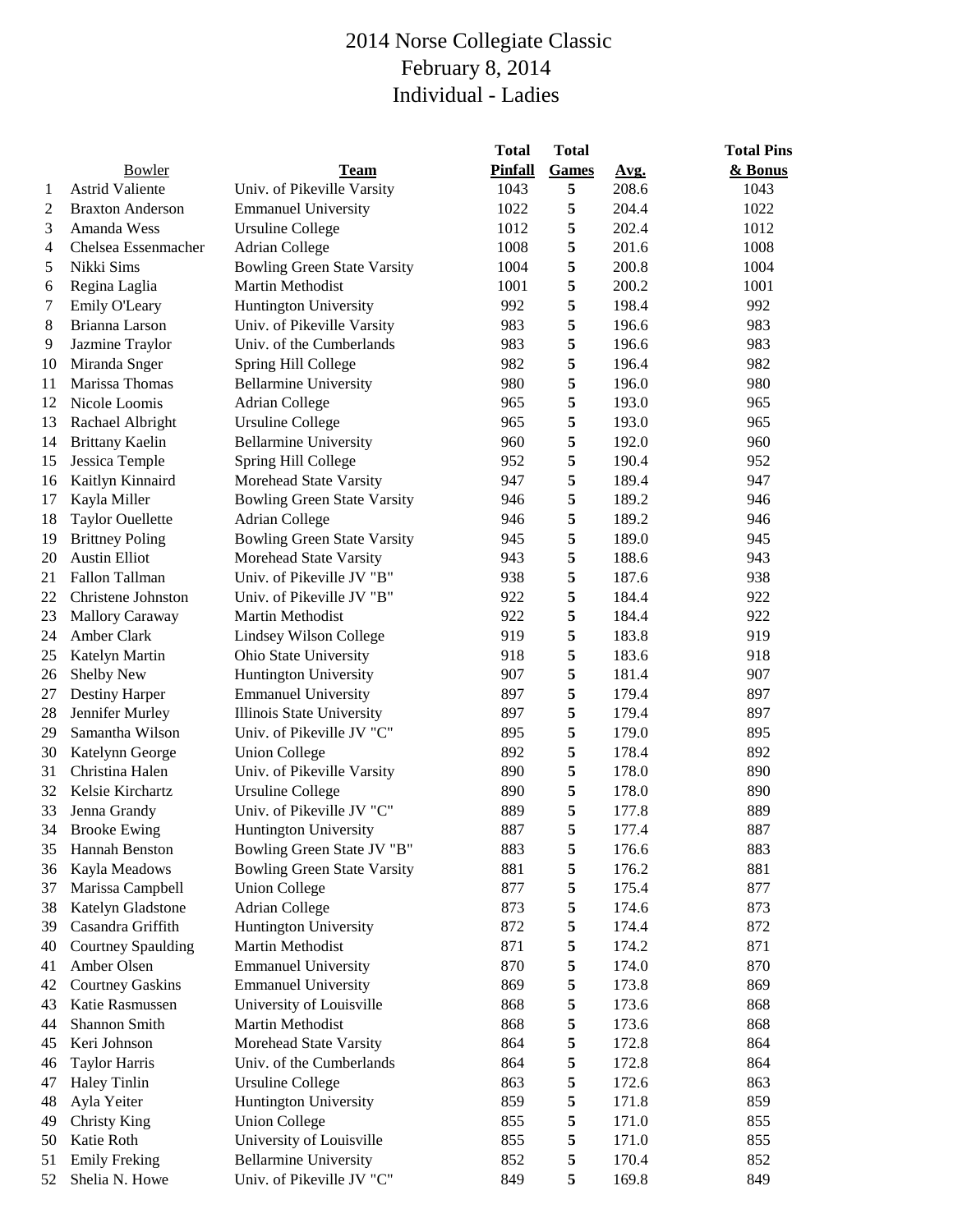|     |                           |                                    | <b>Total</b>   | <b>Total</b>            |       | <b>Total Pins</b> |
|-----|---------------------------|------------------------------------|----------------|-------------------------|-------|-------------------|
|     | Bowler                    | <b>Team</b>                        | <b>Pinfall</b> | Games                   | Avg.  | & Bonus           |
| 53  | Heather Miller            | <b>Youngstown State</b>            | 847            | 5                       | 169.4 | 847               |
| 54  | Alyssa Estep              | Morehead State Varsity             | 844            | 5                       | 168.8 | 844               |
| 55  | Erica Keysor              | Ohio State University              | 840            | 5                       | 168.0 | 840               |
| 56  | Amanda Kelly              | Univ. of the Cumberlands           | 838            | 5                       | 167.6 | 838               |
| 57  | Christalynn Bonifacio     | <b>Emmanuel University</b>         | 838            | 5                       | 167.6 | 838               |
| 58  | Meredith Morrison         | <b>Union College</b>               | 833            | 5                       | 166.6 | 833               |
| 59  | Megan Szczepanski         | <b>Bellarmine University</b>       | 826            | 5                       | 165.2 | 826               |
| 60  | Kara Trella               | Youngstown State                   | 823            | 5                       | 164.6 | 823               |
| 61  | Lauren Smaga              | Illinois State University          | 822            | 5                       | 164.4 | 822               |
| 62  | Nicole Seibel             | Ohio State University              | 810            | 5                       | 162.0 | 810               |
| 63  | Molly Crouch              | Ohio State University              | 806            | 5                       | 161.2 | 806               |
| 64  | Rebekah Cowan             | Spring Hill College                | 806            | 5                       | 161.2 | 806               |
| 65  | Jerrica Shannon           | Lindsey Wilson College             | 801            | 5                       | 160.2 | 801               |
| 66  | Patsy Tyo                 | Muskingum University               | 801            | 5                       | 160.2 | 801               |
| 67  | Darlan Miller             | Spring Hill College                | 796            | 5                       | 159.2 | 796               |
| 68  | Kimberly Alexander        | <b>Union College</b>               | 796            | $\sqrt{5}$              | 159.2 | 796               |
| 69  | Breanna Taylor            | Martin Methodist                   | 793            | 5                       | 158.6 | 793               |
| 70  | Jill Bunnell              | Univ. of the Cumberlands           | 787            | 5                       | 157.4 | 787               |
| 71  | Abigail Johnson           | Northern Kentucky Univ.            | 786            | 5                       | 157.2 | 786               |
| 72  | Jordan Mastin             | Northern Kentucky Univ.            | 783            | 5                       | 156.6 | 783               |
| 73  | Courtnie Gaddis           | Morehead State Varsity             | 781            | 5                       | 156.2 | 781               |
| 74  | <b>Autumn Cooney</b>      | Univ. of the Cumberlands           | 777            | 5                       | 155.4 | 777               |
| 75  | Carissa Engle             | Lindsey Wilson College             | 777            | 5                       | 155.4 | 777               |
| 76  | <b>Ashley Copley</b>      | Univ. of Pikeville Varsity         | 775            | 4                       | 193.8 | 775               |
| 77  | Jordan Schmidt            | Northern Kentucky Univ.            | 766            | 5                       | 153.2 | 766               |
| 78  | Rebekah Wilhelm           | Univ. of Pikeville JV "B"          | 756            | 4                       | 189.0 | 756               |
| 79  | Amber Kietz               | University of Louisville           | 755            | 5                       | 151.0 | 755               |
| 80  | <b>Hayley Painter</b>     | Illinois State University          | 745            | $\boldsymbol{4}$        | 186.3 | 745               |
| 81  | <b>Emily Harrison</b>     | Northern Kentucky Univ.            | 738            | 5                       | 147.6 | 738               |
| 82  | Kara Crowe                | Univ. of Pikeville JV "B"          | 737            | $\overline{\mathbf{4}}$ | 184.3 | 737               |
| 83  | Kristina Jones            | Bowling Green State JV "B"         | 729            | 5                       | 145.8 | 729               |
| 84  | Katelyn Simpson           | Univ. of Pikeville Varsity         | 720            | $\overline{\mathbf{4}}$ | 180.0 | 720               |
| 85  | <b>Shannon Ramey</b>      | Northern Kentucky Univ.            | 707            | 5                       | 141.4 | 707               |
| 86  | Delorean Jones            | Youngstown State                   | 687            | $\overline{\mathbf{4}}$ | 171.8 | 687               |
| 87  | Stephanie Latuso          | Spring Hill College                | 686            | 5                       | 137.2 | 686               |
| 88  | Alexis Vescovo            | Univ. of Pikeville JV "C"          | 683            | 4                       | 170.8 | 683               |
| 89  | <b>Tiffany Lindberg</b>   | Youngstown State                   | 676            | 4                       | 169.0 | 676               |
| 90  | <b>Trang Nauyen</b>       | Youngstown State                   | 654            | 4                       | 163.5 | 654               |
| 91  | Rebecca Chase             | Univ. of Pikeville JV "C"          | 650            | 4                       | 162.5 | 650               |
| 92  | Hannah Houser             | Muskingum University               | 649            | 5                       | 129.8 | 649               |
| 93  | Victoria Roach            | Lindsey Wilson College             | 635            | 4                       | 158.8 | 635               |
| 94  | <b>Courtney Maurer</b>    | <b>Ursuline College</b>            | 584            | 3                       | 194.7 | 584               |
| 95  | Maria Linthicum           | Bowling Green State JV "B"         | 562            | 4                       | 140.5 | 562               |
| 96  | Mikayla Young             | <b>Bowling Green State Varsity</b> | 553            | 3                       | 184.3 | 553               |
| 97  | Krysten Jablonowski       | Bowling Green State JV "B"         | 540            | 4                       | 135.0 | 540               |
| 98  | Lauren Eggleton           | Univ. of Pikeville JV "B"          | 526            | 3                       | 175.3 | 526               |
| 99  | <b>Brittney Antonelli</b> | <b>Adrian College</b>              | 517            | 3                       | 172.3 | 517               |
| 100 | <b>Taylor Hefty</b>       | University of Louisville           | 504            | 4                       | 126.0 | 504               |
| 101 | Maegan Arnold             | University of Louisville           | 497            | 4                       | 124.3 | 497               |
|     | 102 Felecia Proctor       | Univ. of Pikeville JV "B"          | 486            | 3                       | 162.0 | 486               |
|     | 103 Caitlyn O'Donovan     | Illinois State University          | 468            | 3                       | 156.0 | 468               |
|     | 104 Karen Ledford         | Lindsey Wilson College             | 468            | 3                       | 156.0 | 468               |
|     |                           |                                    |                |                         |       |                   |